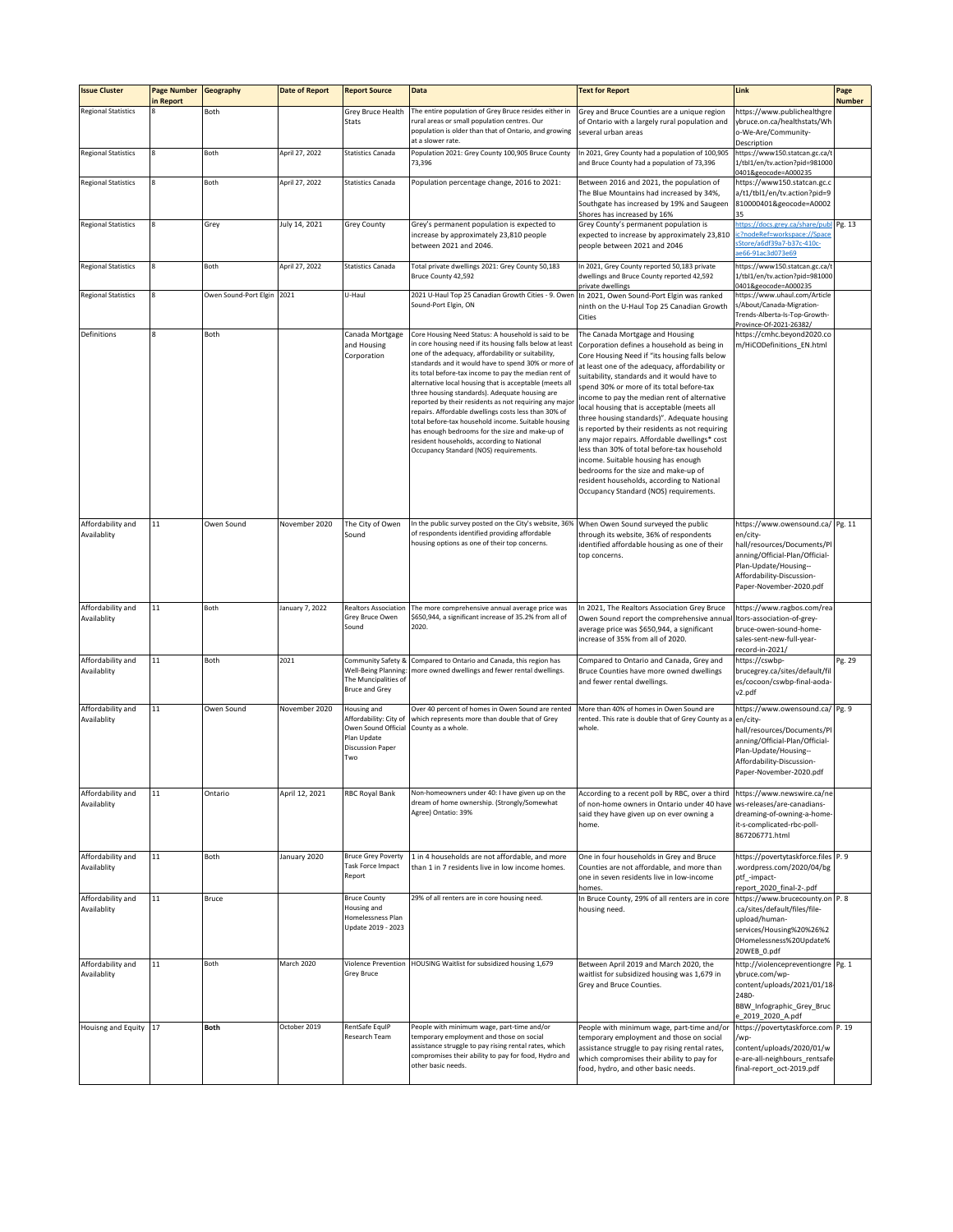| Houisng and Equity 17           |       | Both       | October 2019                  | RentSafe EquIP<br>Research Team                                                                               | The shame or social exclusion that can come with<br>living in inadequate housing can further isolate people<br>experiencing marginalization, including children living<br>in low-income circumstances and people with mental<br>health issues.                                                                                    | The shame or social exclusion that can come<br>with living in inadequate housing can further<br>isolate people experiencing marginalization,<br>including children living in low-income<br>circumstances and people with mental health<br>issues.                                                                                  | https://povertytaskforce.com Pg. 7<br>/wp-<br>content/uploads/2020/01/w<br>e-are-all-neighbours_rentsafe-<br>final-report_oct-2019.pdf                                                                                           |        |
|---------------------------------|-------|------------|-------------------------------|---------------------------------------------------------------------------------------------------------------|-----------------------------------------------------------------------------------------------------------------------------------------------------------------------------------------------------------------------------------------------------------------------------------------------------------------------------------|------------------------------------------------------------------------------------------------------------------------------------------------------------------------------------------------------------------------------------------------------------------------------------------------------------------------------------|----------------------------------------------------------------------------------------------------------------------------------------------------------------------------------------------------------------------------------|--------|
| Houisng and Equity 17           |       | Both       | November 2020                 | Ontario Ministry of<br>Children,<br>Community and<br><b>Social Services</b>                                   | ODSP housing allowance \$497 single \$781 couple<br>\$846 couple + 1 child                                                                                                                                                                                                                                                        | The Ontario Disability Support Program<br>housing allowance is a maximum of: \$497 for<br>a single person \$781 for a couple, and \$846<br>for a couple and a child                                                                                                                                                                | https://www.mcss.gov.on.ca/e<br>n/mcss/programs/social/directi<br>res/odsp/is/6_2_ODSP_ISDirect<br>ives.aspx                                                                                                                     |        |
| Houisng and Equity 17           |       | Both       | September 2020                | Ontario Ministry of<br>Children,<br>Community and<br><b>Social Services</b>                                   | OW housing allowance \$390 single \$642 couple \$697<br>couple + 1 child                                                                                                                                                                                                                                                          | Ontario Works allows a maximum of: \$390 for<br>a single person \$642 for a couple, and \$697<br>for a couple and a child                                                                                                                                                                                                          | https://www.mcss.gov.on.ca/e<br>n/mcss/programs/social/directi<br>ves/ow/6_3_OW_Directives.asp                                                                                                                                   |        |
| Houisng and Equity 17           |       | Both       | October 2019                  | RentSafe EquIP<br>Research Team                                                                               | Safe and secure housing that is affordable also<br>ensures people have the life stability to find and keep<br>jobs, seek further education, and participate in<br>community life.                                                                                                                                                 | Safe and secure housing that is affordable also https://povertytaskforce.com Pg. 9<br>ensures that people have the life stability to<br>find and keep jobs, seek further education,<br>and participate in community life.                                                                                                          | /wp-<br>content/uploads/2020/01/w<br>e-are-all-neighbours_rentsafe-<br>final-report_oct-2019.pdf                                                                                                                                 |        |
| Houisng and Equity 17           |       | Both       | October 2019                  | RentSafe EquIP<br>Research Team                                                                               | Those with below average well-being tend to be<br>women, younger, living on their own or as part of a<br>couple with children at home, working at multiple<br>jobs and with less job security, living with a chronic<br>illness or disability, and more likely to be spending<br>more than 30 percent of their income on housing. | Those with below average wellbeing tend to<br>be women. They are: younger, living on their<br>own, or as part of a couple with children at<br>home, working at multiple jobs and with less<br>job security, living with a chronic illness or<br>disability, more likely to be spending more<br>than 30% of their income on housing | https://povertytaskforce.com Pg. 9 - 10<br>/wp-<br>content/uploads/2020/01/w<br>e-are-all-neighbours_rentsafe-<br>final-report_oct-2019.pdf                                                                                      |        |
| Houisng and Equity 17           |       | Both       | March 2020                    | <b>Violence Prevention</b><br>Grey Bruce                                                                      | CRISIS & HELPLINES VAW shelter crisis / helpline calls<br>11,836 (includes domestic and sexual violence)                                                                                                                                                                                                                          | 11,836 calls. Between April 2019 and March<br>2020, violence against women shelter crisis<br>help lines (including domestic and sexual<br>violence) received 11,836 calls.                                                                                                                                                         | http://violencepreventiongre Pg. 1<br>ybruce.com/wp-<br>content/uploads/2021/01/18-<br>2480-<br>BBW Infographic Grey Bruc<br>e_2019_2020_A.pdf                                                                                   |        |
| Houisng and Equity 17           |       | Both       | March 20, 2022                | The Women's<br>Centre Grey Bruce                                                                              | Last year The Women's Centre provided 2977 days of<br>residential stays.                                                                                                                                                                                                                                                          | 2,977 stays. In March 2022, The Women's<br>Centre Grey Bruce shared that last year 2,977<br>residential stays were provided by their<br>shelter.                                                                                                                                                                                   | https://www.facebook.com/<br>TWCgreybruce/photos/a.521<br>793377934374/4952837394<br>829928/                                                                                                                                     |        |
| Houisng and Equity 17           |       | Grey       | December 31, 2021 211 Ontario |                                                                                                               | 16.24% of Needs Identified by 211 Ontario related to<br>Housing from January 1, 2021 to December 31, 2021<br>in Grey: 706 Needs Identified                                                                                                                                                                                        | In 2021, the "211" helpline received 706 calls<br>(16%) from Grey County and 284 calls (14%)<br>from Bruce County that identified housing as<br>the need.                                                                                                                                                                          | https://app.powerbi.com/view?<br>=eyJrIjoiOGQ5Mjk3ZDEtMjNiM<br>600NTQwLWIxODctZjNINGIyYjQ<br>ZDFiliwidCl6ImNhNmRlN2QzL<br>WU0MjgtNDQ3YS05NjU2LTcxM<br>GIzNTgyZDAzNilsImMiOjN9&pa<br>geName=ReportSectionff26faf7<br>1b8df72fb4e6 |        |
| Houisng and Equity 17           |       | Bruce      | December 31, 2021 211 Ontario |                                                                                                               | 14.10% of Needs Identified by 211 Ontario related to<br>Housing from January 1, 2021 to December 31, 2021<br>in Bruce: 284 Needs Identified                                                                                                                                                                                       | In 2021, the "211" helpline received 706 calls<br>(16%) from Grey County and 284 calls (14%)<br>from Bruce County that identified housing as<br>the need.                                                                                                                                                                          | https://app.powerbi.com/view?<br>=eyJrIjoiOGQ5Mjk3ZDEtMjNiM<br>600NTQwLWIxODctZjNlNGlyYjQ<br>ZDFiliwidCl6ImNhNmRlN2QzL<br>WU0MjgtNDQ3YS05NjU2LTcxM<br>GIzNTgyZDAzNilsImMiOjN9&pa<br>geName=ReportSectionff26faf7<br>4b8df72fb4e6 |        |
| Housing and Living<br>Standards | 22    | Both       | 2021                          | Well-Being Planning:<br>The Muncipalities of<br><b>Bruce and Grey</b>                                         | Community Safety & Over 15% of homeowners and almost 50% or renters<br>in Bruce and Grey spend more than 30% of their<br>monthly income on shelter costs, a situation that<br>leaves them only 1-2 paychecks away from not paying<br>their mortgage/rent.                                                                         | Over 15% of homeowners and almost 50% of<br>renters in Bruce and Grey spend more than<br>30% of their monthly income on shelter costs.<br>This situation leaves them only one or two<br>paycheques away from not paying their<br>mortgage/rent.                                                                                    | https://cswbp-<br>brucegrey.ca/sites/default/files<br>cocoon/cswbp-final-aoda-<br>v <sub>2.pdf</sub>                                                                                                                             | Pg. 29 |
| Housing and Living<br>Standards | 22    | Owen Sound | November 2020                 | Housing and<br>Affordability: City of<br>Owen Sound Official<br>Plan Update<br><b>Discussion Paper</b><br>Two | Among rental households, nearly half of tenant<br>households (49 percent) spend over 30 percent of<br>their income on housing.                                                                                                                                                                                                    | Among rental households in Owen Sound,<br>nearly one in two spend over 30% of their<br>income on housing.                                                                                                                                                                                                                          | https://www.owensound.ca/<br>en/city-<br>hall/resources/Documents/Plan<br>ning/Official-Plan/Official-Plan-<br>Update/Housing--Affordability-<br>Discussion-Paper-November-<br>2020.pdf                                          | Pg. 9  |
| Housing and Living<br>Standards | $ 22$ | Both       | March 25, 2022                | United Way of<br><b>Bruce Grey</b>                                                                            | 1 bedroom market rent: \$1500 To afford the<br>apartment, a household must earn: \$45,000 (40%) or<br>\$60,000 (30%) or \$24.72 (40%) \$32.96 (30%) per hour,<br>35 hr work                                                                                                                                                       | According to United Way of Bruce Grey in<br>March 2022, to afford a market rent of<br>\$1,500/month for a one-bedroom rental, a<br>household must earn \$60,000 per year or<br>\$32.96 per hour with a or \$32.96 per hour<br>with a 35-hour work week.                                                                            | https://www.facebook.com/<br>BruceGreyPovertyTaskForce/<br>photos/a.818154548273174/<br>4992012177554036/                                                                                                                        |        |
| Housing and Living<br>Standards | 22    | Owen Sound | November 2020                 | Housing and<br>Affordability: City of<br>Owen Sound Official<br>Plan Update<br><b>Discussion Paper</b><br>Two | Housing costs have outpaced the growth of<br>household incomes and a lack available affordable<br>housing options as well as an aging housing stock has<br>caused unfavourable conditions for current and<br>future residents.                                                                                                    | The City of Owen Sound's Official Plan states<br>that providing a choice of housing options at<br>affordable and attainable prices will support<br>young professionals and first time home<br>buyers the opportunity to own or rent a home<br>while contributing to the City's economy.                                            | https://www.owensound.ca/<br>en/city-<br>hall/resources/Documents/Plan<br>ning/Official-Plan/Official-Plan-<br>Update/Housing--Affordability-<br>Discussion-Paper-November-<br>2020.pdf                                          | Pg. 9  |
| Housing and Living<br>Standards | 22    | Both       |                               | Grey Bruce Health<br><b>Stats</b>                                                                             | Relatively fewer households in Bruce and Grey<br>counties were made up of multiple-family households<br>than Ontario, at 0.9% of households in Bruce County,<br>and 1.2% in Grey County.                                                                                                                                          | Relatively few households in Bruce and Grey<br>Counties are made up of multiple-family<br>households compared to the Ontario average.                                                                                                                                                                                              | https://www1.publichealthgrey<br>bruce.on.ca/healthstats/Who-<br>We-Are/Household-and-Family-<br>Structure                                                                                                                       |        |
| Housing and Living<br>Standards | 22    | Both       | October 2019                  | RentSafe EquIP<br>Research Team                                                                               | The lack of adequate public transportation puts some<br>housing out of reach for people who don't own a car                                                                                                                                                                                                                       | The lack of adequate public transportation<br>puts some housing out of reach for people<br>who do not own a car.                                                                                                                                                                                                                   | https://povertytaskforce.com Pg. 7<br>/wp-<br>content/uploads/2020/01/w<br>e-are-all-neighbours_rentsafe-<br>final-report_oct-2019.pdf                                                                                           |        |
| Housing and Living<br>Standards | 22    | Grey       | October 2019                  | RentSafe EquIP<br>Research Team                                                                               | Rental housing stock is aging and deteriorating, with<br>only nine percent built since 1991.                                                                                                                                                                                                                                      | Rental housing stock in Grey County is aging<br>and deteriorating with only 9% built since<br>1991.                                                                                                                                                                                                                                | https://povertytaskforce.com Pg. 6<br>/wp-<br>content/uploads/2020/01/w<br>e-are-all-neighbours_rentsafe-<br>final-report_oct-2019.pdf                                                                                           |        |